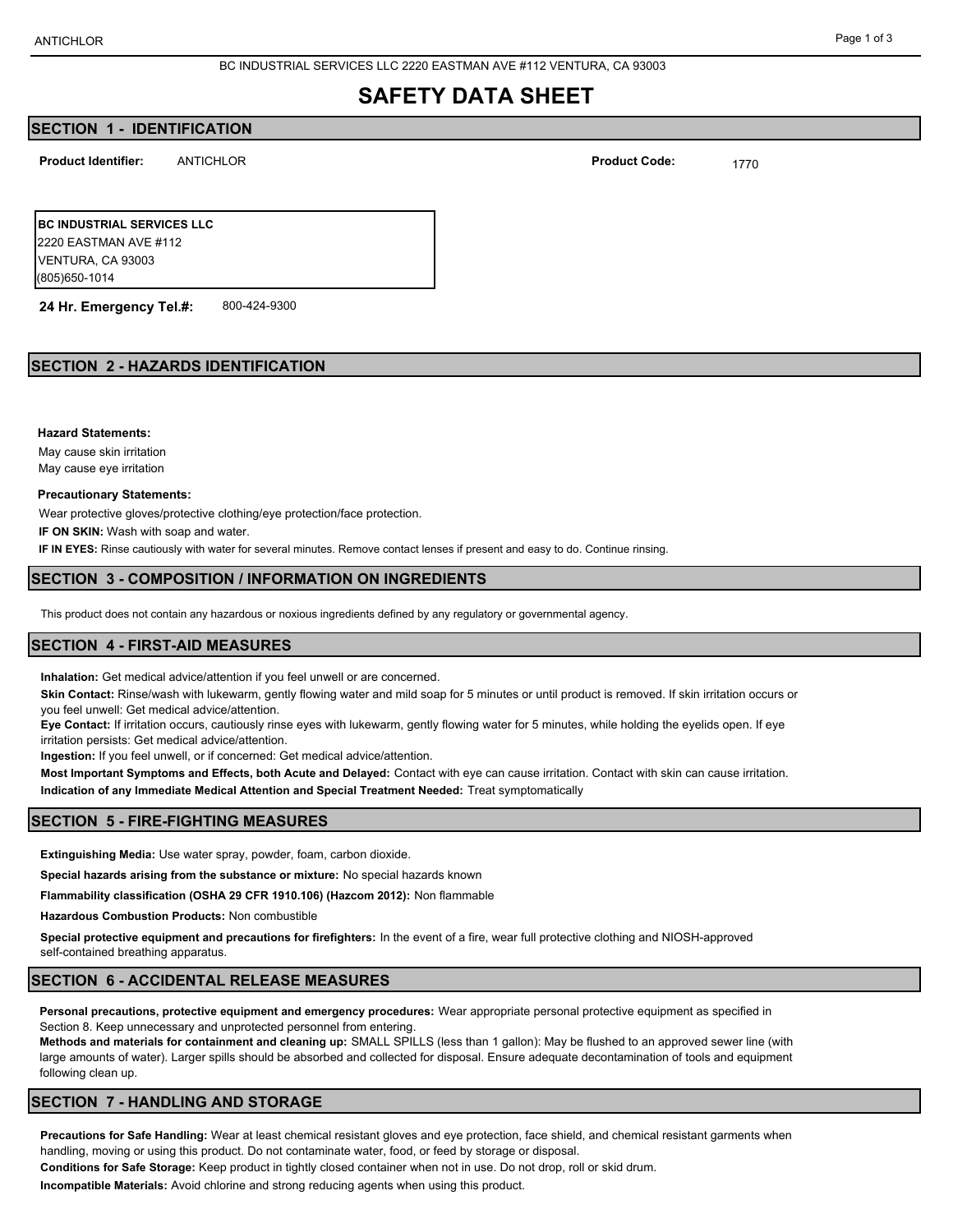#### BC INDUSTRIAL SERVICES LLC 2220 EASTMAN AVE #112 VENTURA, CA 93003

# **SAFETY DATA SHEET**

# **SECTION 8 - EXPOSURE CONTROLS / PERSONAL PROTECTION**

**Ventilation and engineering measures:** Forced air, local exhaust, or open air is adequate.

**Respiratory Protection:** No additional respiratory protection needed.

**Skin Protection:** Wear chemical resistant gloves and chemical resistant garments when handling, wash garments before re-use.

**Eye/Face Protection:** Wear safety glasses, goggles and/or face shield to prevent eye contact.

**Other Protective Equipment:** Eye wash facility and emergency shower should be in close proximity.

**General Hygiene Conditions:** Do not eat, drink or smoke when using this product. Wash thoroughly after handling. Remove and wash contaminated clothing before re-use. Handle in accordance with good industry hygiene and safety practice.

## **SECTION 9 - PHYSICAL AND CHEMICAL PROPERTIES**

**Appearance:** Colorless clear liquid **Odor:** Odorless **pH:** 6.8-7.2 **Melting/Freezing point:** 48ºC / 115ºF **Initial boiling point and boiling range:** 100ºC / 212ºF **Flammability (solid, gas):** Non flammable Specific gravity: 1.08 g/mL **Solubility in water:** Complete **Decomposition temperature:** No information available **Viscosity:** 3 cSt at 20ºC / 68ºF

# **SECTION 10 - STABILITY AND REACTIVITY**

**Reactivity:** Non reactive **Chemical Stability:** Stable under normal conditions **Possibility of Hazardous Reactions:** May react with incompatible materials **Conditions to Avoid:** Incompatible materials and high temperatures **Incompatible Materials:** Acids, bases and strong oxidizers. **Hazardous Decomposition Products:** Carbon oxides, nitrogen oxides, low weight hydrocarbons

## **SECTION 11 - TOXICOLOGICAL INFORMATION**

#### **Informaiton on likely routes of exposure:**

Routes of entry - inhalation: NO Routes of entry - skin & eye: YES Routes of entry - ingestion: YES Routes of entry - skin absorption: NO

## **Potential Health Effects:**

**Signs and symptoms of short term (acute) exposure: Inhalation:** Not a respiratory irritant. **Ingestion:** May cause nausea, vomiting and/or diarrhea. **Skin:** Prolonged contact may be irritating to skin. **Eye:** May cause stinging, tearing, itching, swelling and/or redness.

#### **Potential Chronic Health Effects:**

**Mutagenicity:** No information available **Carcinogenicity:** Not a known carcinogen or tumorigen. **Reproductive effects:** No information available **Sensitization to material:** May cause sensitization with repeated exposures. **Specific target organ effects:** No information available **Medical conditions aggravated by overexposure:** No information available